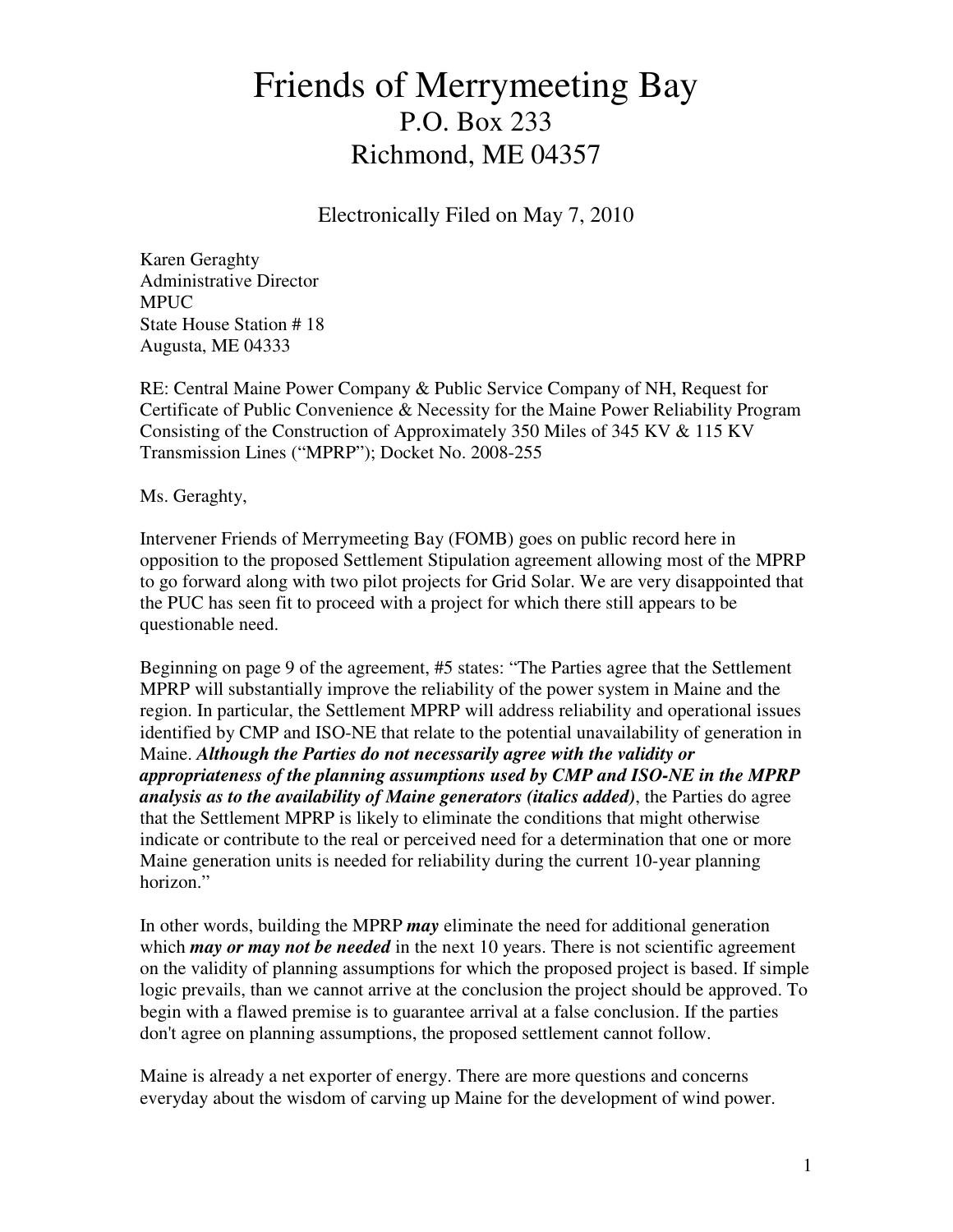These concerns and questions range from environmental to economic and affect every citizen in Maine along with Maine wildlife. The question of whether the real purpose of building the proposed project is to move nuclear and hydro generated power from Canada south has not been adequately addressed. Do Mainers want their state carved up with more transmission corridors either for native wind or Canadian generation? At best, this seems a question better left to voters.

Page16, #5 of the proposed Settlement Stipulation states: "*As part of its annual Chapter 330 § 8(A) report to the Commission, CMP agrees to provide load growth forecast information with respect to areas of its service territory where load growth has the potential to cause the need for upgrades to portions of its transmission system that are operated at 34.5 kV (we believe you mean 345kV) and above.* This information shall identify the regions that would be affected. CMP shall strive to provide this information in such a manner and with enough lead time to allow for the possibility that demand side resources or distributed generation could meet the potential need in the given area."

It strikes us that this sort of information should be addressed and agreed upon *before* launching a several billion dollar infrastructure project. We also recognize, and it has been made excruciatingly clear during the earlier part of the process, that it is very difficult to accurately forecast power needs very far into the future (which makes the Grid Solar concept of "pay-as you go", the only approach to make sense.)

*"Non-Opposition" is just another phrase for Gag Order.* As discussed on Page 22, #3: "All parties to this Stipulation agree not to oppose directly or indirectly the Settlement MPRP before any regulatory agency, permitting authority, municipality, court or other entity with approval authority concerning any aspect of MPRP, including, without limitation, the Maine Department of Environmental Protection and the United States Army Corps of Engineers and agree to withdraw in writing within ten (10) days after the Commission's approval of this Stipulation any opposition to any portion of the Settlement MPRP previously filed with, or provided to, any such regulatory agency, permitting authority, municipality, court or other entity."

FOMB's direct experience with such language in the Kennebec Hydro Developers Group Agreement (KHDG) requires us to find fault with inclusion of such a directive. It is extremely likely circumstances will arrive in the future where technologies may change or problems may develop with the system as proposed whereby objections may be raised and changes may be required in order to operate in a reasonable and responsible manner. This language prohibits such objections legal or otherwise to these future issues.

If continued operation may not be the best course (for example if the number of bald eagle mortalities from wire strikes becomes excessive), parties to the agreement may not, according to proposed language, object. This result may be irresponsible and not in the best interest of organization members or citizens the signers are representing. If for example, the Maine DEP cannot by agreement object to unforeseen environmental problems caused by the Settlement Stipulation neither Maine's environment or citizens are be well served. Signing such an agreement would be in direct opposition to the agency's mission. The same thing would apply to the Conservation Law Foundation or any party who found a problem later on.